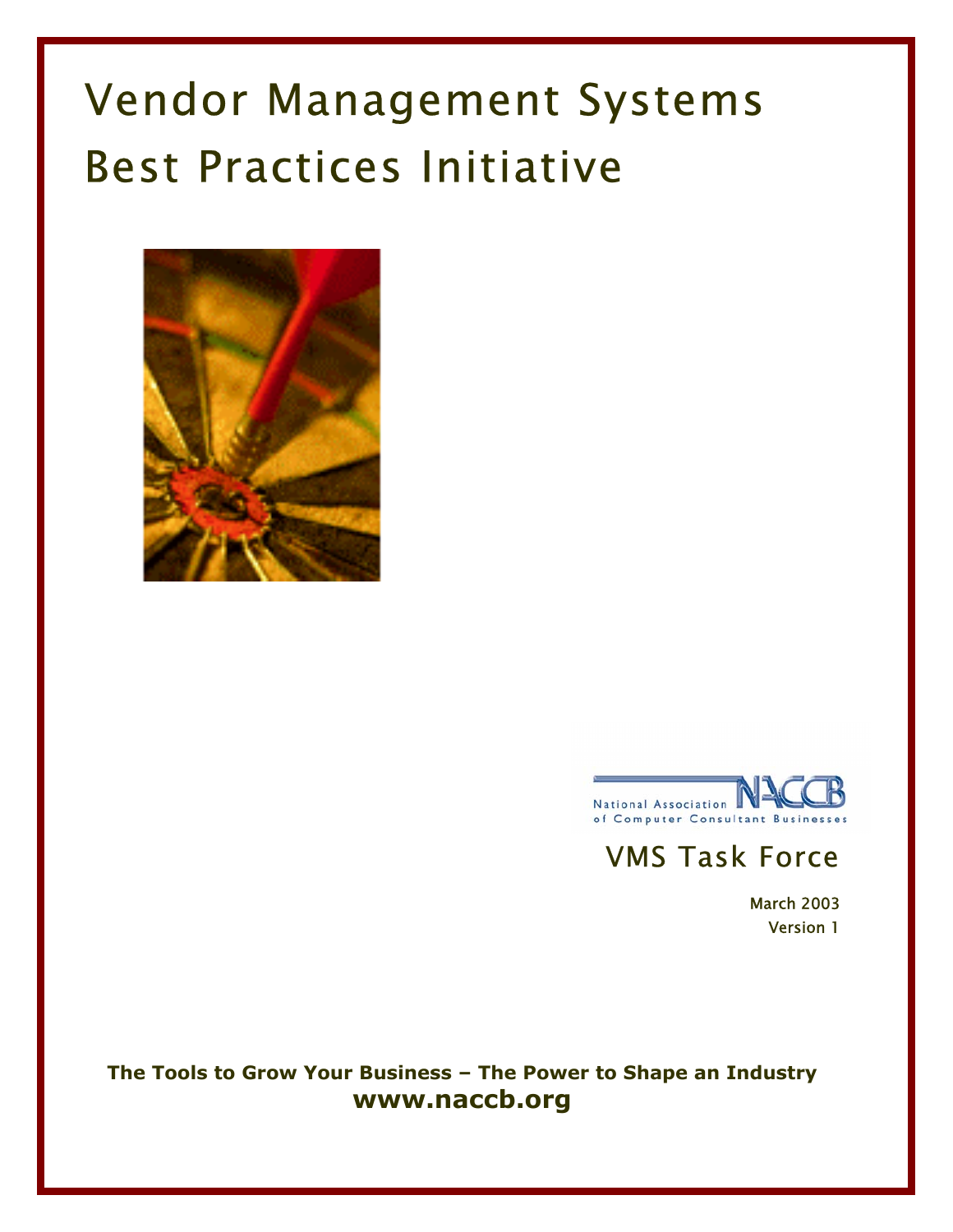# Table of Contents

| The Basis of Success: Hiring Outstanding Talent and Effective Communications  8 |
|---------------------------------------------------------------------------------|
|                                                                                 |
|                                                                                 |
|                                                                                 |
|                                                                                 |
|                                                                                 |
|                                                                                 |
|                                                                                 |
|                                                                                 |
|                                                                                 |

Copyright 2003, National Association of Computer Consultant Businesses. All rights reserved.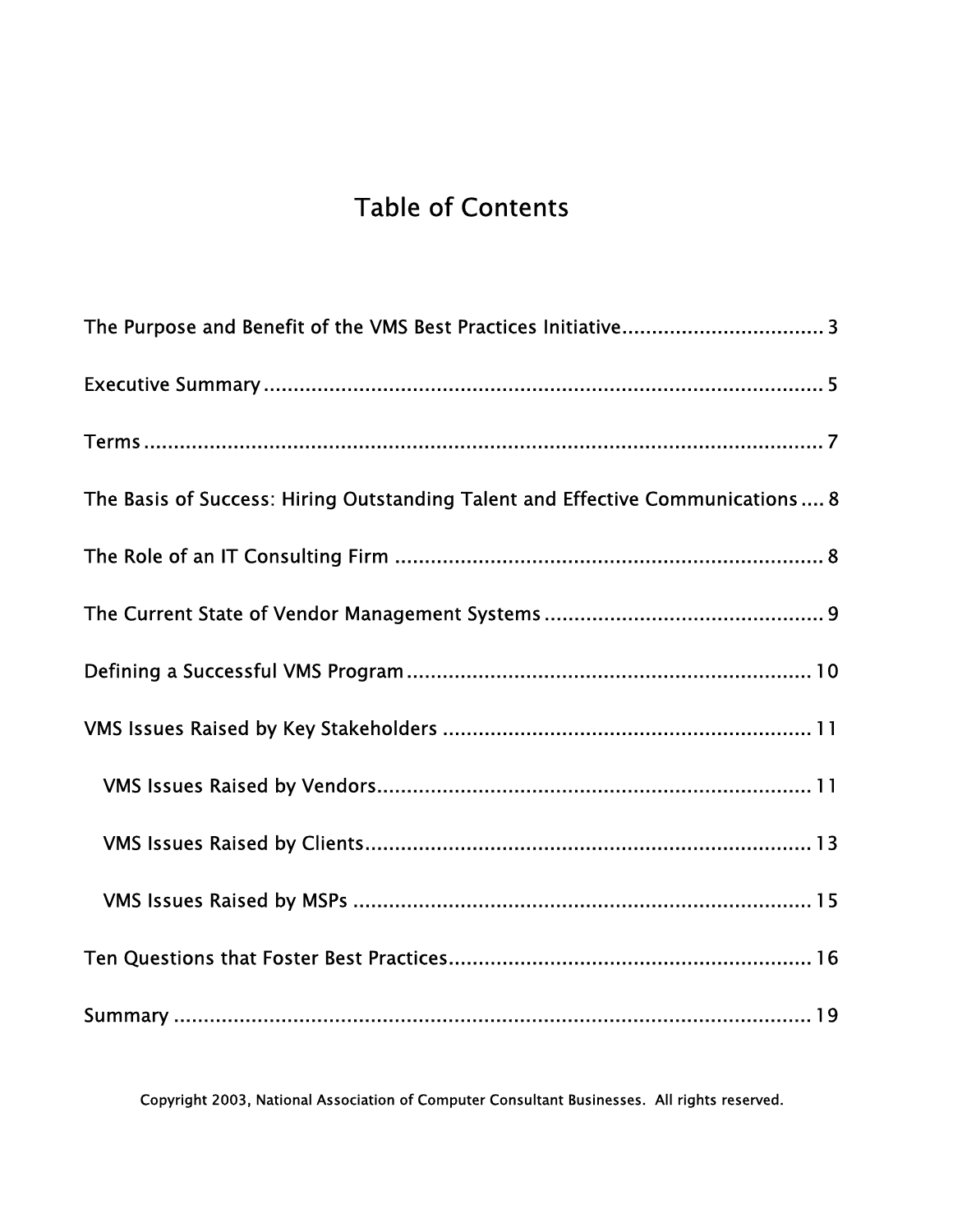## The Purpose and Benefit of the VMS Best Practices Initiative

This Vendor Management Systems (VMS) Best Practices Initiative has been compiled by a task force within the National Association of Computer Consultant Businesses (NACCB). NACCB is a trade association representing IT services firms that provide highly skilled computer professionals to clients in need of technical support and/or IT services and solutions.

The services provided by NACCB members support the flexible workforce paradigm driving the  $21<sup>st</sup>$ century economy. Similarly, the management of the flexible workforce is a core underpinning of a VMS program. As suppliers to VMS clients, NACCB members want to help clients succeed in their VMS programs.

With the increasing adoption of vendor management programs, there has emerged a wide variance of methodologies with varying degrees of success (or failure). While there is no one "best" program due to a variety of operational, logistical or managerial differences from client to client, a few best practices are surfacing. However, what surfaced during this first phase of our VMS Best Practices Initiative were the many issues and concerns expressed by the major VMS stakeholders whose input was solicited for this initiative:

- Vendors (represented by NACCB members)
- Client "hiring managers" (those responsible for hiring/supervising the talent)
- Client purchasing and finance managers
- Client human resources (HR) managers
- Managed Services Providers (third-party vendors who administer VMS programs)

Subsequently, this document articulates the issues raised by all parties and reviews how successful VMS programs address these issues. While the methods certainly reflect best practices, a later edition of this VMS Best Practice Initiative will offer a thorough compilation of practices that may be used as a guide for clients and others who are designing, implementing or modifying a VMS program. This later edition is anticipated later in 2003.

It should be noted that this initiative addresses VMS programs as related to information technology (IT) staffing. We recognize that VMS programs also encompass staffing in other areas such as administrative, manufacturing and clerical. However, the reader should realize that this document was written from the perspective of IT and that many of the issues discussed are specific to IT. Also of note is the possible effect of market pressures as they relate to the issues that are raised by certain stakeholders - in other words, cost control pressures are undoubtedly causing some of the issues, not necessarily VMS program design.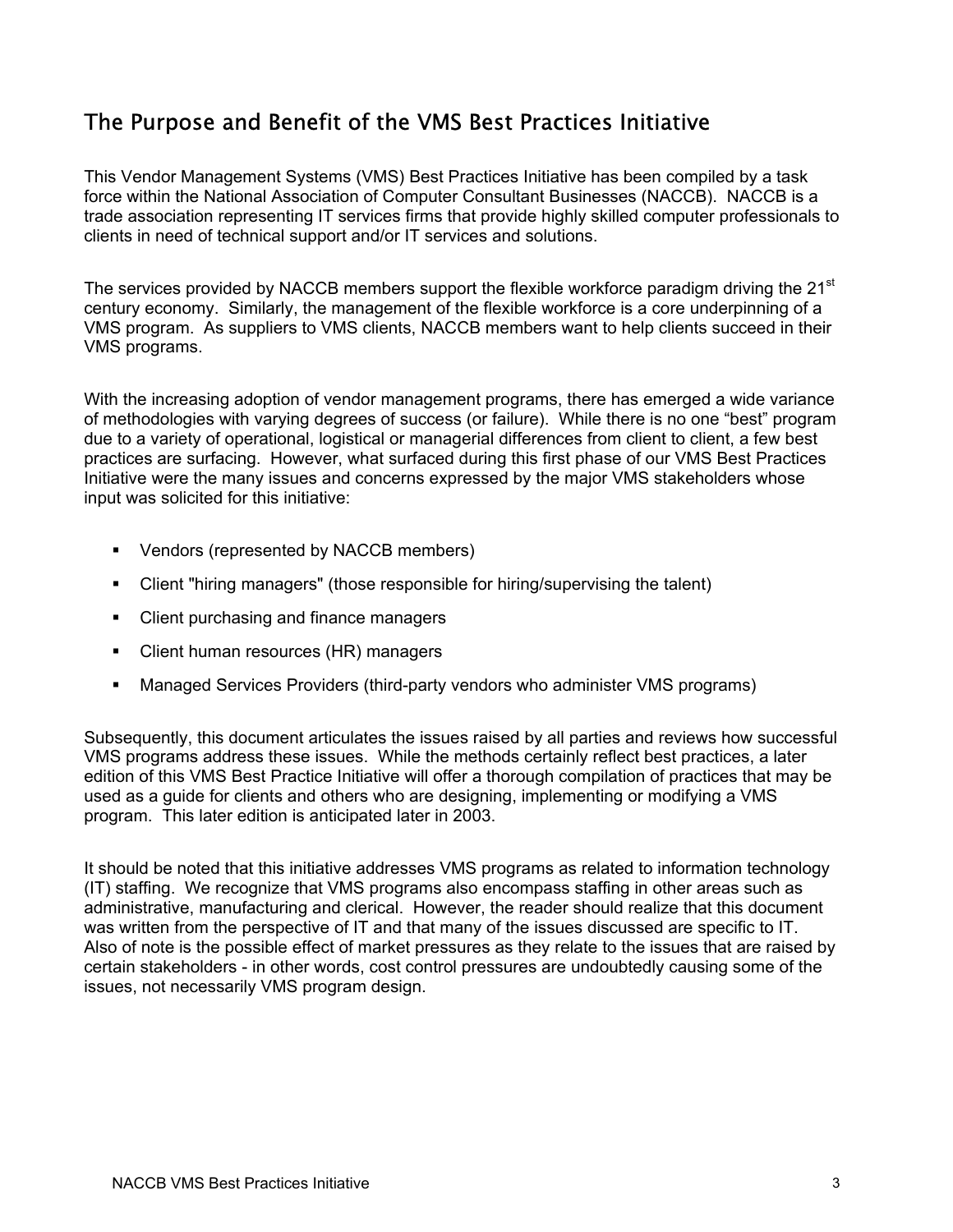This initiative was created for four purposes:

- 1. To raise awareness of critical issues faced by NACCB members/vendors in VMS programs.
- 2. To initiate discussion and open dialogue amongst all VMS stakeholders in an effort to mutually understand each other's needs and collaborate toward mutual success.
- 3. To compile and share a Best Practices Body of Knowledge for VMS Programs based on input from all stakeholders.
- 4. To help NACCB members gain knowledge of successful VMS programs so that they can do a better job for their VMS clients.

We strongly believe that open and frequent dialogue between all involved parties is the key to successful VMS programs. We offer this VMS Best Practices Initiative as the first exchange of information, input and ideas that can promote best practices and subsequently increase returns for clients.

In order to enhance the value of this initiative for all VMS stakeholders, we strongly request and urge widespread industry participation. Please e-mail any comments, input, experiences and best practices that have worked for you to staff@naccb.org.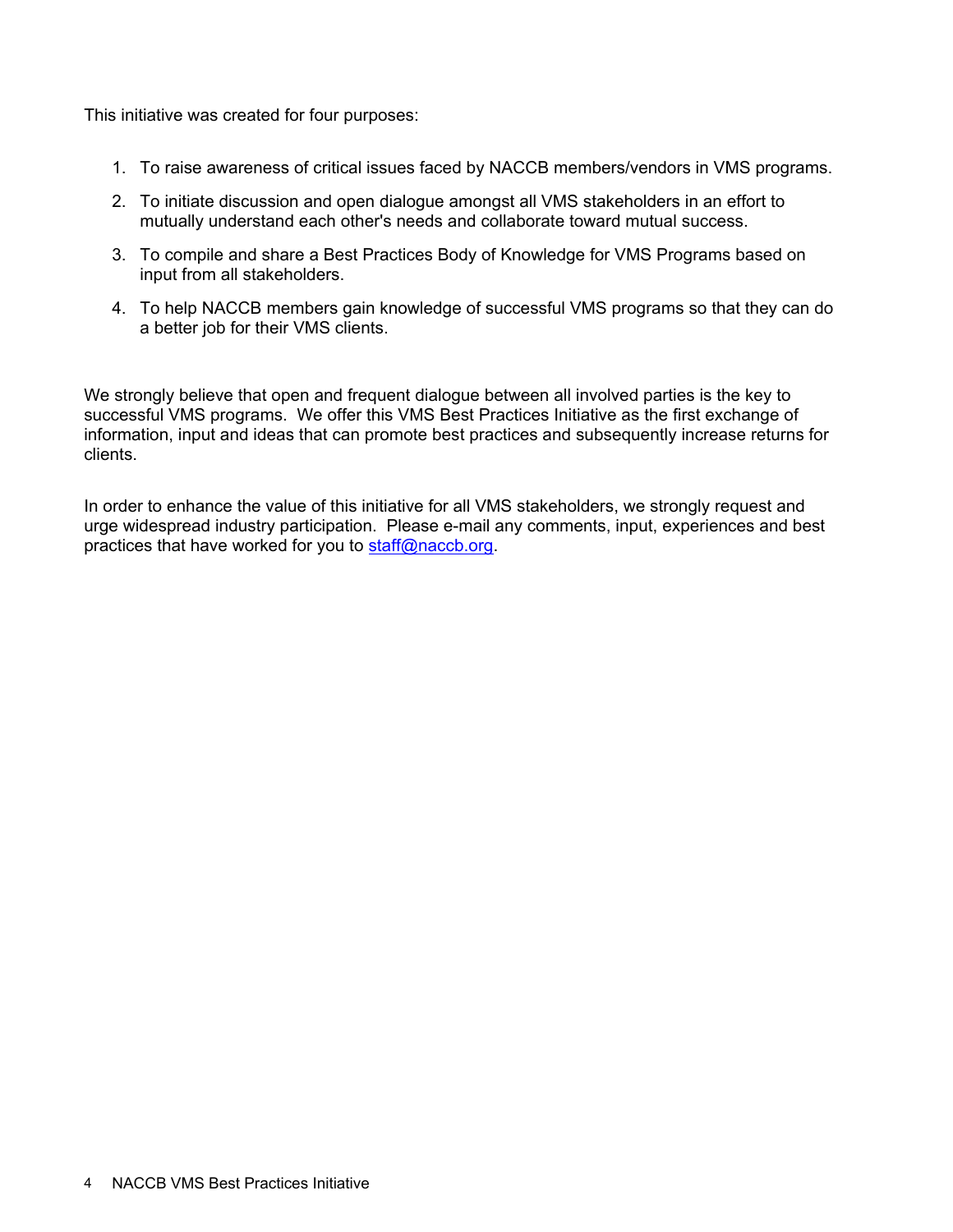## Executive Summary

The National Association of Computer Consultant Businesses (NACCB) organized a task force to study Vendor Management Systems (VMS). The initiative was launched to:

- (a) Help NACCB members and their clients understand and build successful VMS programs.
- (b) Open a dialogue between VMS stakeholders clients, vendors, managed service providers (MSPs) and consultants.
- (c) Develop a VMS Best Practices Guide.

Vendor Management Systems are increasingly being adopted by organizations seeking to centrally and efficiently manage their contingent workforce. A primary reason cited by clients for VMS program implementation is cost reduction, from billing rates to administrative costs. Still, the ultimate goal is to hire quality talent and this must remain explicit so that the VMS process supports the goal. Accordingly, a successful VMS program is one where clients work with the best vendors to obtain quality, productive people, at competitive market rates, on a timely and efficient basis.

VMS programs for information technology (IT) consultants are a relatively recent phenomenon consequently, much is still being learned. Indeed, the magnitude of issues conveyed to the task force by clients, vendors and managed service providers (MSPs) suggests the urgent need for collaborative dialogue between all VMS stakeholders in order to attain success and continuous improvement of VMS programs. Therefore, this initial document presents these issues for industry consideration and will be followed later this year with a published Best Practices Guide.

An independent survey by third-party Jordan Group, Inc. confirms the prevalence of significant issues and the need for dialogue between key VMS stakeholders. In the VMS Providers' Scorecard (February 2003) 78% of IT consulting firms gave "poor" to "fair" satisfaction ratings on MSPs. Not all MSPs received low ratings, however. This study is available online at www.jordangroupinc.com.

Key issues raised by vendors to the NACCB Task Force include:

- Costs of VMS participation Mandated program fees and discount structures are obvious added costs but less obvious costs include higher recruiting expenses due to typical lower fill ratios (candidates presented to actual placements) and increased administrative costs due to a plethora of processing procedures for each separate VMS program. With the average computer consulting firm earning only 3.5% before taxes, these new expenses are significant.
- Processes that encourage low-quality recruiting Programs with too many vendors, poor communication and responsiveness on submittals and/or an emphasis of speed over quality negatively impact the recruiting process.
- Poor communication and feedback Lack of communication, to some degree, seems to be a root cause of VMS programs not reaching full potential. All stakeholders must communicate openly and often.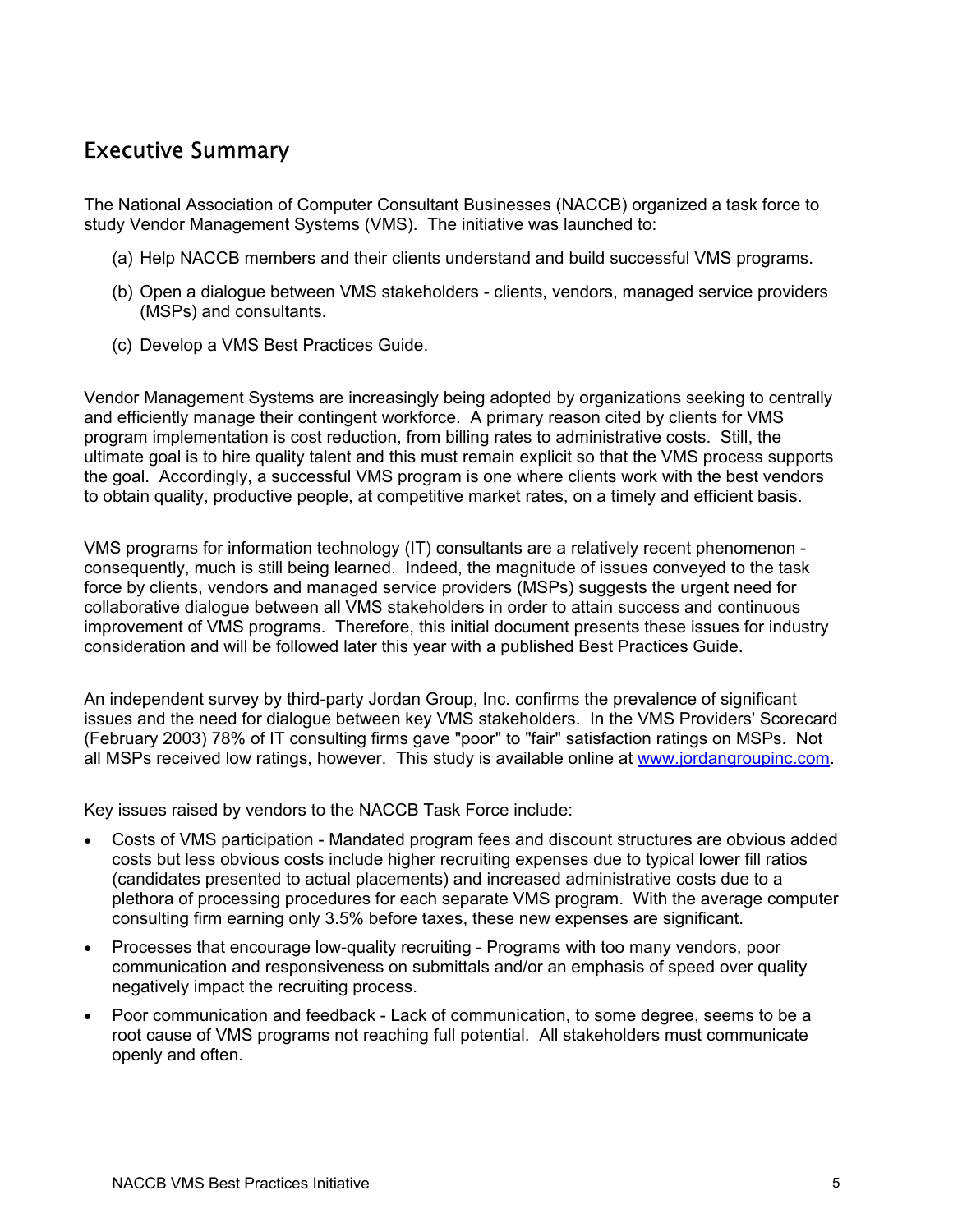Key issues raised by clients to the NACCB Task Force include:

- Restrictions of an added layer VMS programs that do not provide some means of fully communicating the needs of hiring managers and their feedback on candidates to the vendors are counterproductive. Similarly, an efficient method of communicating issues or problems with consultants on assignment must be incorporated.
- Under-trained or under-qualified VMS staff Successful VMS programs have VMS managers who are well versed in IT, process management and communication skills.
- Reduced quality of candidates due to cost pressures If cost reduction is the overriding objective of a VMS program, poor quality of candidates often results. Bill rates and margins artificially reduced outside of normal market forces can produce a pool of lower quality candidates and/or high quality individuals who may leave when the market accelerates.

Key issues raised by MSPs to the NACCB Task Force include:

- Disgruntled stakeholders Vendors and client hiring managers who work against the VMS program impair the program and potentially harm themselves. Rather than fighting, issues must be raised in a positive environment of collaboration towards building a successful program.
- Unrealistic expectations A successful VMS program must have well defined objectives and expectations - with both clients and vendors.
- Poor feedback from hiring managers VMS program managers take undue heat when key information is delayed or not conveyed during the recruiting and hiring process - from initial information to feedback on submitted or interviewed candidates.

Ten questions were developed that can help clients build successful VMS programs:

- 1. Have you included hiring managers/users and vendors in the design and periodic evaluation of the VMS program?
- 2. Do you have the proper number of preferred vendors to work with?
- 3. Do you provide the means for responsive communications?
- 4. Do you encourage candidate quality over resume submittal speed?
- 5. Do you have limits on the number of resumes vendors may submit per job order?
- 6. Do you provide vendors sufficient detail on the job requirements?
- 7. Do you have adequately skilled VMS staff reviewing the resumes?
- 8. Do you provide vendors with prompt and sufficient resume and interview feedback?
- 9. Do you negotiate "too hard" on pricing and contractual terms with vendors?
- 10. Do you track vendor and program performance and share it with the vendors?

Good VMS best practices are emerging and this initiative will continue with the compilation and publishing of a "VMS Best Practices Guide" later in 2003. We hope that opening up these VMS issues for collaborative discussion is a positive step towards continuous VMS improvement. For more information on this topic, contact an NACCB member or visit the NACCB website at www.naccb.org.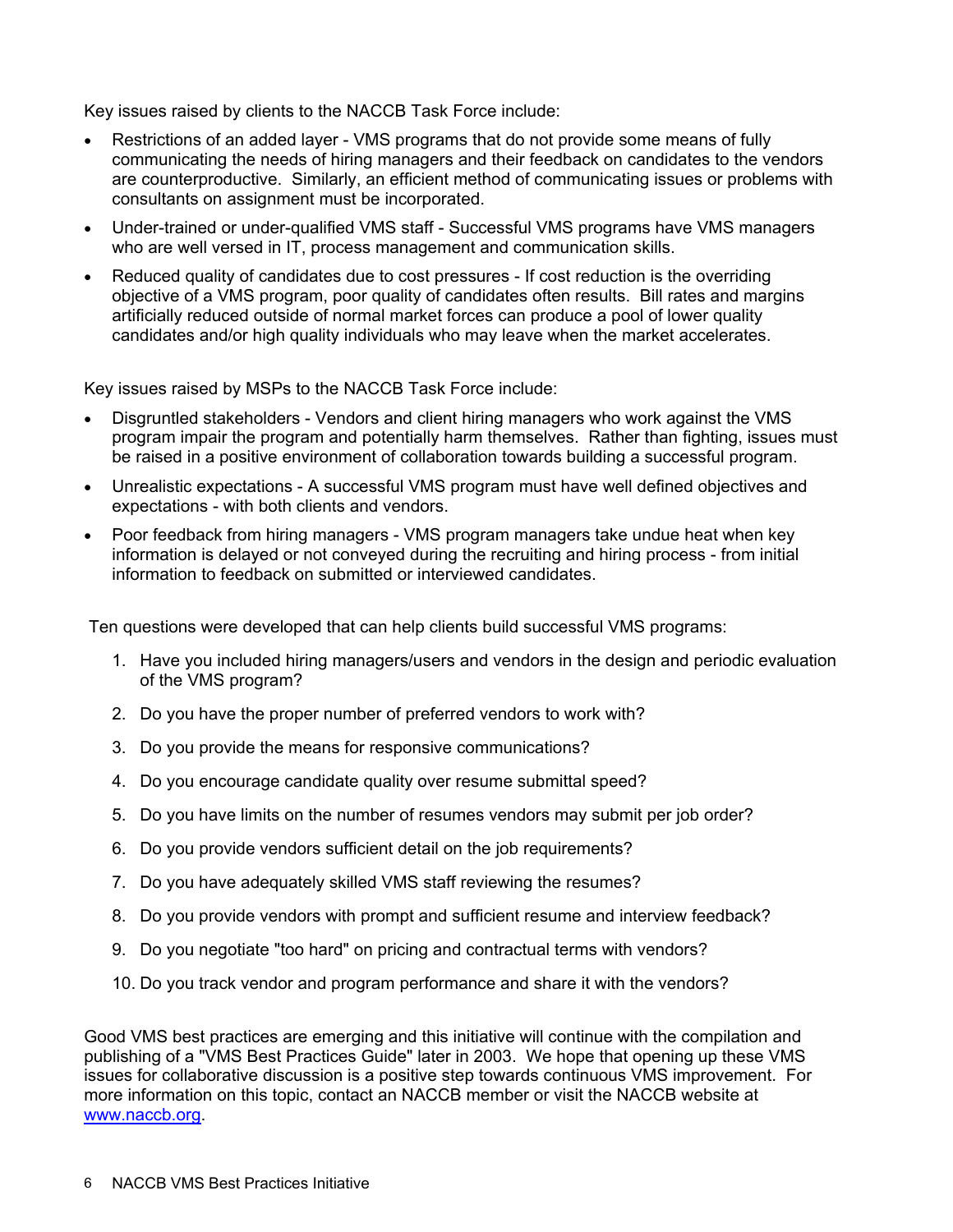## Terms

Although there are variations, the following terminology is generally recognized throughout the industry, and is useful to define as a foundation for this document:

**VMS – Vendor Management System.** Generally refers to the software that's in place that facilitates the requisitioning and procurement process of filling temporary staffing requirements. A typical system tracks costs and integrates pertinent data into existing financial and human resources databases.

**VMO – Vendor Management Organization.** The body of policies and procedures that surround the VMS software. The VMO can be either managed internally by the client or outsourced to a third-party such as a Managed Services Provider (MSP).

**MSP – Managed Services Provider.** A company that typically partners with a VMS provider and maintains an on-site program management presence.

**VOP – Vendor on Premise.** Typically an on-site management solution provided to a client by the primary staffing provider, whereby the suppliers' representative(s) acquire and manage contingent workers.

**Primary Vendor(s)** – Refers to the direct contractual relationship between a consulting vendor and the end client. A typical vendor management program will have a number of primary vendors, but there can be one primary vendor who can then use sub-vendors.

**Sub-Vendor(s)** – Those staffing firms that work through a primary vendor.

**Vendor Neutral** – A program that is based on the client's desire to have a "level playing field" for the preferred suppliers. Depending on client agreements, a VOP or MSP serving as program administrator may participate in the program as one of the staffing suppliers, but is not given preferential treatment.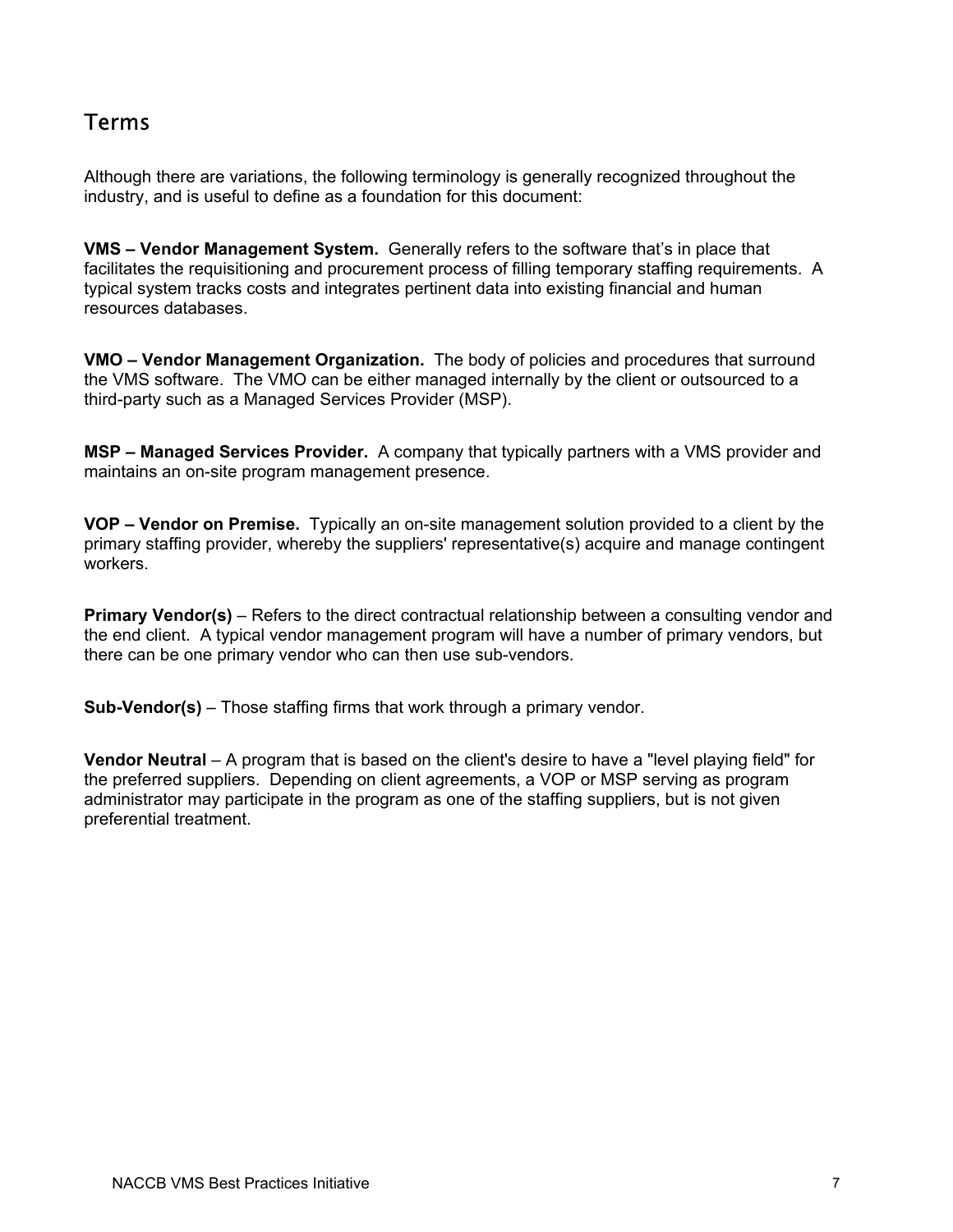## The Basis of Success: Hiring Outstanding Talent and Effective Communications

A company's strategic vision and goals are, of course, carried out by its people. The first imperative of an organization's managers and human resources (HR) team is to hire outstanding, productive and committed people that will get the job done. That's the fundamental goal.

The fundamental goal of a VMS program is the same: *to hire outstanding people*. As elementary as it seems, this keystone of a successful program can often get lost in the surge of activity surrounding VMS implementation or management. Processes and systems are irrefutably important…but they are only the means to the end.

Notably, this goal stands out as one that is unequivocally shared by all parties in a VMS program: the client, the VMS managers, and the vendors. While each party has objectives specific to their interests, the central common purpose is the acquisition of quality people. This supersedes - or *should* supersede - every other objective.

To make this happen, communication amongst all parties is paramount. Without it, the acquisition of outstanding people becomes even more challenging. Successful VMS programs adopt procedures that facilitate and foster communication - yet still achieve process efficiencies.

## The Role of an IT Consulting Firm

Simply put, the role of an IT consulting/staffing firm is to deliver outstanding, productive, costeffective and committed IT consultants who will get the job done. But while the ultimate goal is simple, the methodology  $-$  and subsequent value to the client  $-$  is multifaceted.

If hiring quality IT consultants were strictly a matter of resume collection and sorting, clients would not really need IT consulting/staffing firms. Many candidates possess the right technical skills. Sending over a resume with the right skills is easy; sending the right person for the job is very difficult and invaluable – especially when you consider that today's resumes are loaded with buzzwords and acronyms to "fool" resume search engines. Intimate knowledge of the client's culture, technical environment, management style, goals and capabilities is crucial. That, coupled with the same understanding of each candidate's skills, personality, values, needs and goals, is what defines the value-added role of an IT consulting firm.

In order to gain intimate knowledge and understanding of the client and its needs, communication is essential. Successful VMS programs are structured to provide some channel of communication between clients and vendors so that vendors thoroughly understand all the critical factors that constitute a good candidate fit. The role of a vendor management organization (VMO), whether internal or external, should be to facilitate vendor/hiring manager communications, not block them.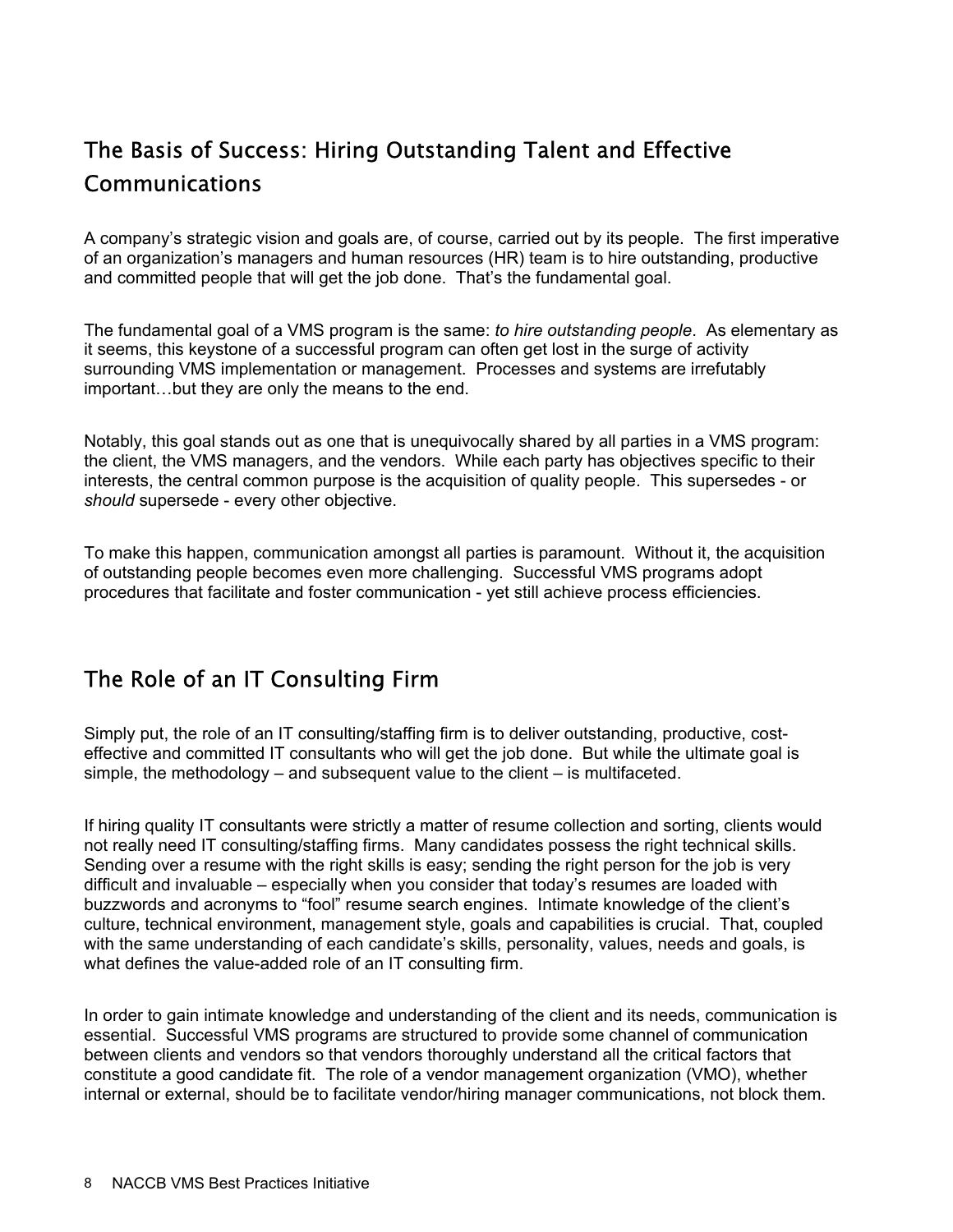In fact, facilitating this important facet of a good hiring process will help a VMS program meet another key objective: efficiency.

"Process improvements and efficiencies delivered by IT consulting firms are of real value," states former NACCB CEO Don McLaurin in *The Talent Economy* (9/01). "The IT services industry has brought about a just-in-time talent concept and continues to improve upon its ability to deliver the right talent, where it needs to be, when it needs to be there."

With communication and feedback, the best consultants with the right skills and fit with the client will be provided. Efficiency will be gained in terms of reduced mismatches/wasted interviewing time. Most importantly, retention and productivity will be better.

## The Current State of Vendor Management Systems

VMS programs are a relatively recent phenomenon – at least in the sense of a macro trend. While individual corporations may have had some type of centralized program to manage their staffing needs, it has only been within the last several years that VMS programs have been formalized and more widely adopted. In a July 2002 survey of IT services vendors conducted by The Jordan Group, Inc., 91% reported clients using vendor management systems. The percentage of their clients using VMS services ranged from 5% to 72%, with half of the participants reporting VMS programs in place at 5% to 20% of their clients.<sup>1</sup> Most expect this to grow over the next several years as the issue of human capital management becomes more important.

VMS is clearly still evolving. While it's difficult to pinpoint precisely where the trend is on a typical product life cycle curve (development, introduction, growth, maturity, decline) it is arguably somewhere between late-introduction and early-growth. At this stage, trial-and-error plays a large role in guiding future direction. Corporations that have instituted VMS programs are learning what works and what doesn't and rightfully adjusting their programs accordingly.

Part of the VMS evolution and adjustment is attributable to changing reasons for its implementation. In other words, the impetus behind adopting a VMS has a lot of influence on the way the program is structured. During the late '90s when vendor management programs began to take hold, the demand for IT talent exceeded the supply. In this environment, clients saw VMS programs as a strategy to improve the process of human capital acquisition by getting good vendors to provide good people in a timely and efficient manner. VMS programs were structured accordingly. This was classic supply chain management, where all interactions with vendors are handled through a single system for reasons of efficiency.

However, as the economy soured in 2000 through 2003 and the supply of IT talent outstripped demand, VMS programs were increasingly adopted as a cost control strategy. Consequently, most of the more recent VMS systems, policies and procedures favor a discount model with pressure on rates and margins. While this is good company management, particularly in a difficult economy, care must be taken to maintain the quality of vendors and consultants.

 $\overline{a}$ 

<sup>&</sup>lt;sup>1</sup> Vendor Management Services, Compensation, Outplacement and Key Issues, July 2002, The Jordan Group, Inc.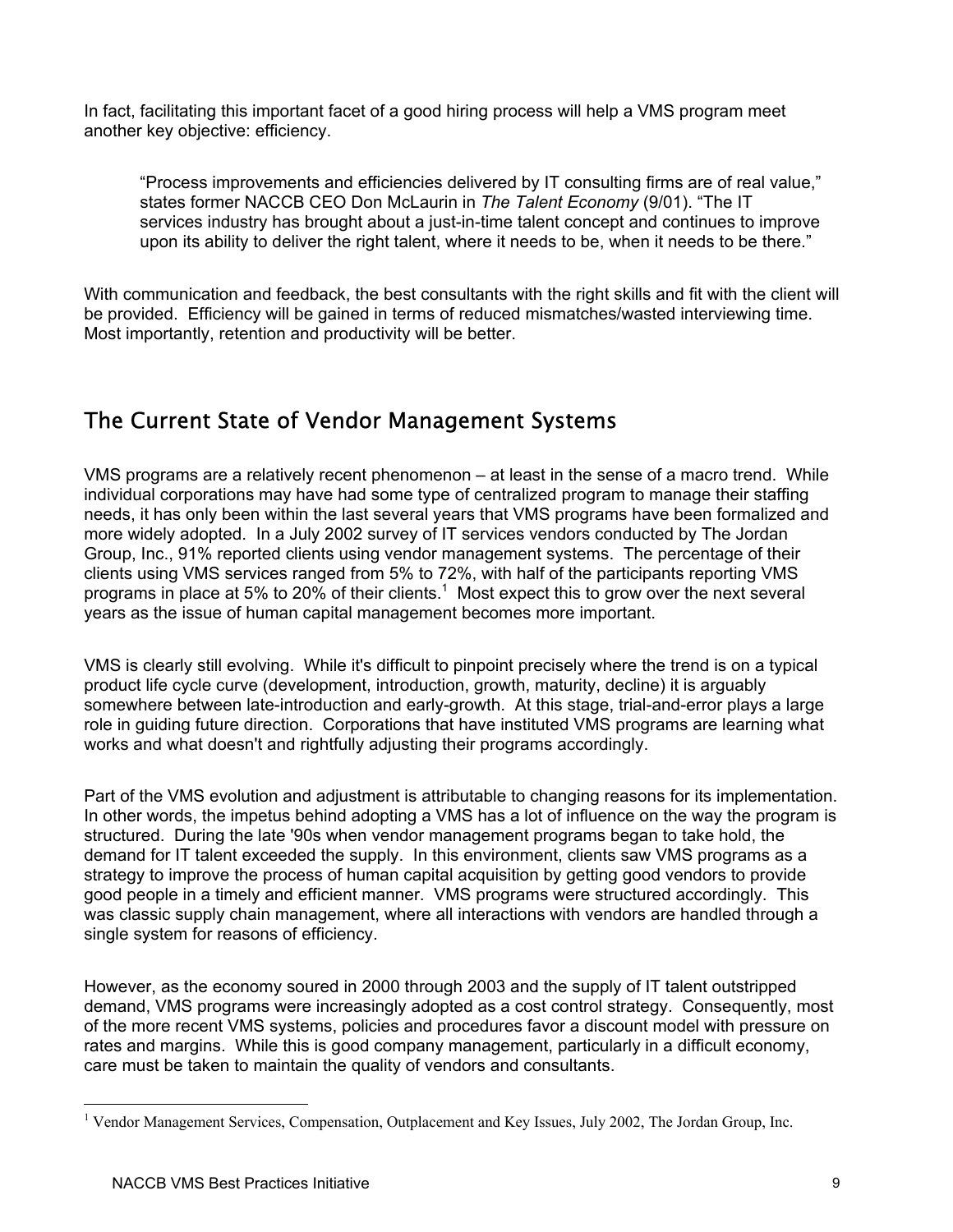Other reasons often cited by customers as why they implemented a VMS include:

- Gain control of supplier base
- Achieve consistent pricing for like skills
- **Maximize competitive dynamics for each job opening**
- Potential supplier base reduction to provide more favorable pricing
- Electronic billing through one source
- Reduced administrative load and costs
- Consolidated reporting
- Single point of contact
- Access to a large number of vendors
- Reduction of the number of vendor calls on hiring managers

Overall, the VMS trend is part of a larger movement in corporate America that recognizes and encompasses the contingent workforce as well as permanent employees in their human capital management strategy. Simply put, organizations want to know who's working where and determine if their utilization is optimized.

## Defining a Successful VMS Program

A successful VMS program is one where clients work with the best vendors to obtain quality, productive people, at competitive market rates, on a timely basis. This is done within a framework of centralized management that bridges the needs of the user community (hiring managers) and the supplier community in an efficient, yet dynamic manner. Communication is fostered amongst all parties in a collaborative spirit to achieve success and mutual benefits.

On the other hand, a deficient VMS program is counter-productive to the goal of obtaining the best talent at competitive rates. Parties have misgivings about each other or feel that benefits are accruing disproportionately to one or the other party. Hurdles are erected between key stakeholders and information and feedback is suppressed.

As VMS programs have evolved, best practices are undoubtedly emerging. However, as stated earlier, these have not yet been compiled in an industry body of knowledge. This first phase towards building that body of knowledge admittedly places the spotlight on the issues that stand in the way of successful VMS programs. Yet understanding these issues should foster dialogue among all VMS stakeholders and enable identification of best practices that result in successful VMS programs.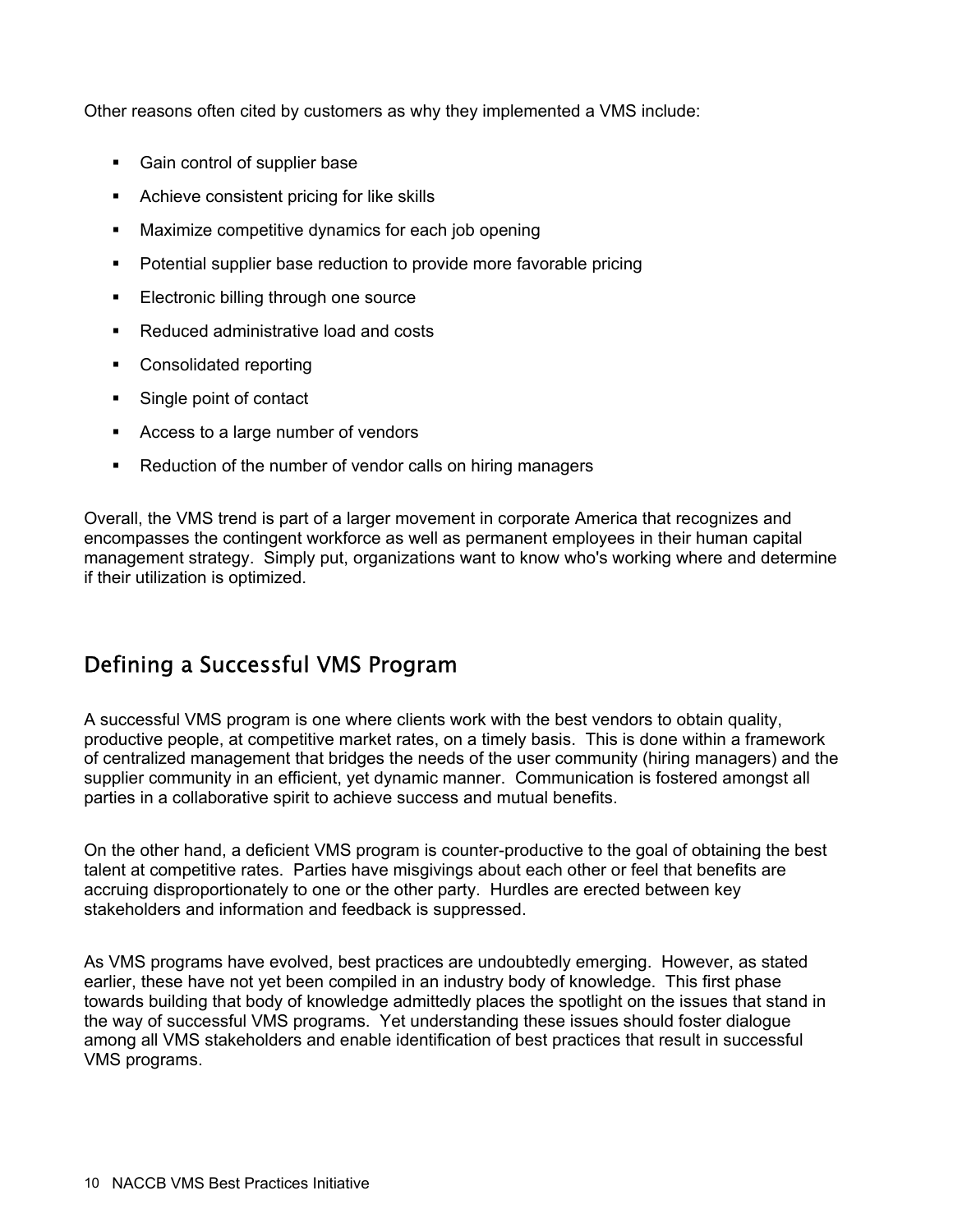## VMS Issues Raised by Key Stakeholders

Three key VMS stakeholder groups - clients, vendors and MSPs - were recently asked by the NACCB Task Force to outline key concerns and issues to address if continuous improvement of VMS is to occur. Interestingly, some of these issues are opposite the stated intentions and benefits of a VMS program. The actual verbatim responses can be found on the NACCB website, www.naccb.org/vms21.pdf.

#### VMS Issues Raised by Vendors

This section addresses key issues distilled from sixty-four that were mentioned by vendors in a survey of NACCB members. Many of these issues also came to light in a separate, third party study entitled *VMS Providers' Scorecard* <sup>2</sup> by human capital management specialists The Jordan Group, in which 78% of IT consulting firms gave "poor" to "fair" satisfaction ratings on MSPs and 72% reported that they do not receive regular feedback on their performance as a vendor. At the same time, some MSPs were given good ratings - an indication that there *are* well designed and managed programs and that vendors raise the following issues in a spirit of collaboration towards continuous VMS improvement.

#### *Costs of VMS Participation*

Vendors are often told that participation in a VMS should reduce their cost of doing business with the client. Client-perceived cost reductions include sales costs (a salesperson isn't needed) and economies of scale (access to more job orders). In reality, however, vendors' costs of business *increase* in working with most VMS programs:

- Recruiting costs skyrocket because vendor "fill ratios" plummet. Historically, IT consultant firms have averaged somewhere between 3:1 and 5:1 – that is, for every 3 to 5 resumes/candidates presented, one placement is made. Vendors involved in VMS programs now report typical fill ratios between 12:1 and 20:1 or more, effectively quadrupling recruiting costs.
- Sales costs do not altogether disappear, as someone still needs to manage the account and serve as the "client advocate" at the vendor. In most consulting/staffing firms, the account executive (salesperson) typically does this. Even if the compensation plan is reduced, there are still real costs including taxes and fixed costs.
- Administration costs increase due to the inputting/processing procedures associated with VMS software. In addition, most quality vendors are participating in several VMS programs, each of which has its own procedures, causing increased administrative training and internal inefficiencies. Granted, this is the price you pay to do business with more VMS clients, but it is nevertheless a real cost.
- Program fees are usually borne by the vendors, which can add anywhere from 1.5% to 5% in costs. $2$

 $\overline{a}$ 

<sup>&</sup>lt;sup>2</sup> VMS Providers' Scorecard, The Jordan Group, Inc., February 2003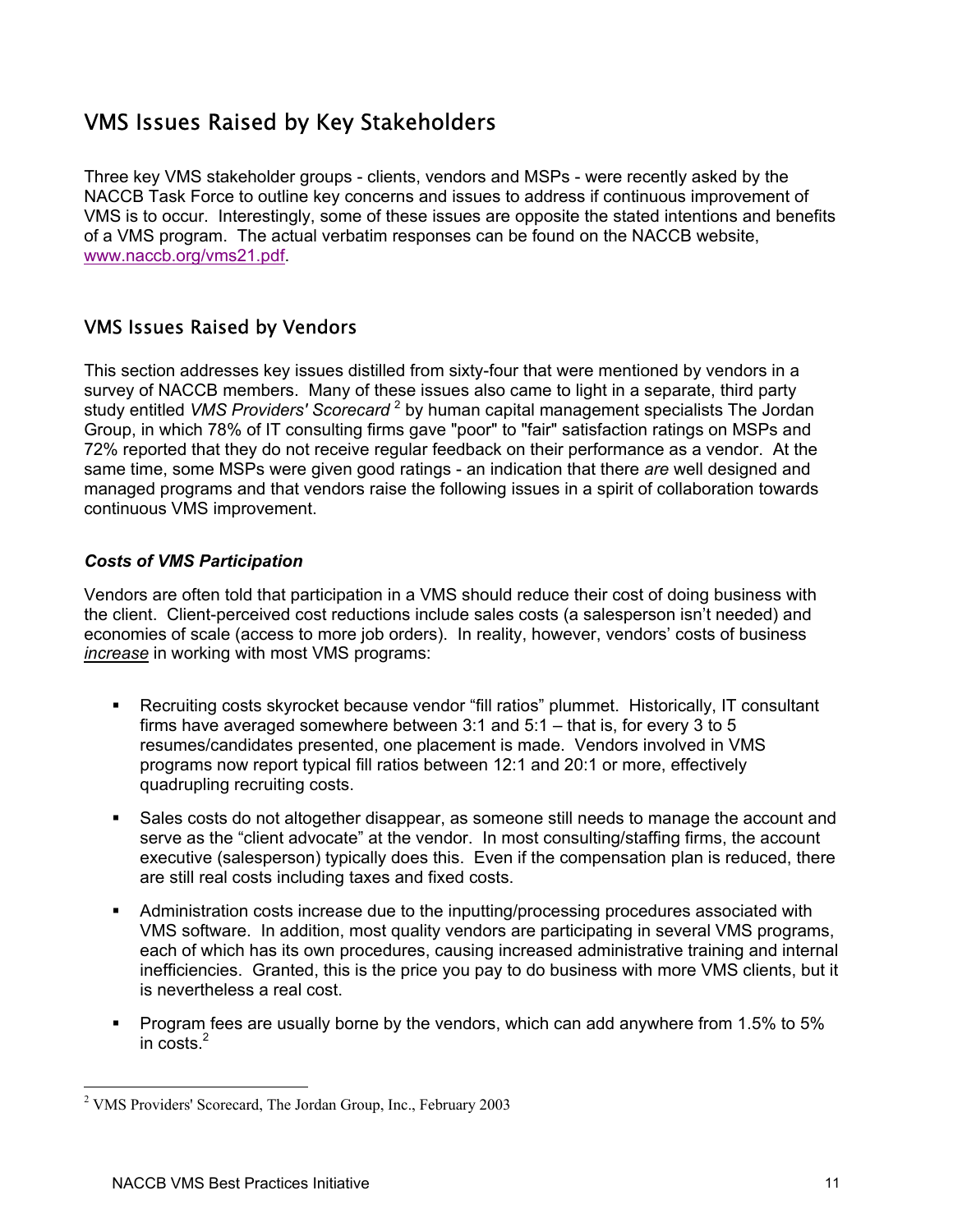Assorted discount programs are written into some VMS contracts, including volume discounts, early payment discounts, tenure discounts and right-to-hire conversion discounts, ranging from 0.5% to 5%.<sup>2</sup> Because consulting firms want to deliver quality consultants first and foremost, and competitive rates must be paid to the consultants in order to obtain and retain them, additional discounts are absorbed by the consulting firms.

Considering that the average computer consulting firm earns only 3.5% before taxes, these new expenses are truly significant.<sup>3</sup>

#### *A Process That Encourages Low-Quality Recruiting*

Despite having access to all of a client's job orders, experience has shown that the increased job order activity still does not result in more business – unless the VMS program is constructed to limit the amount of participating vendors. Some VMS programs have so many vendors that a reasonable payback for vendors is virtually impossible. NACCB members have reported upwards of 50 or more vendors on a VMS. Not only does this exponentially increase recruiting costs for little return, it also saps the productivity of the client's VMS manager(s) and hiring managers. Everyone is swimming in a torrent of resumes instead of concentrating on process improvement. Double submittal incidents spike due to "cross traffic" among vendors. Feedback on candidates is virtually impossible, ensuring perpetuation of vague submittals in the future. And of course, encouraging the communications with hiring managers is made that much more difficult with such a large vendor list.

Scenarios such as these lead to yet another major problem that has surfaced in many VMS programs: the emphasis of speed over quality. Some programs intentionally build this emphasis into the program, for example by closing job orders in 24 hours. Others don't limit the number of resumes that can be submitted by individual vendors yet place a limit on how many resumes in total they will accept before closing the job order. Obviously, the scramble is on to work as fast as possible so vendors have at least a fleeting chance for a placement. The sourcing and qualification process inevitably falls short, simply because time doesn't permit a higher level of recruiting. The common result: "okay" candidates, but often not the best.

Consistently recruiting quality IT talent is detail-oriented and time-consuming - a VMS process that works against this works against the fundamental goal of efficiently hiring outstanding people.

#### *Poor Communication and Feedback*

Communication and feedback cannot be emphasized enough…communication between VMS managers and vendors; communication between hiring managers and vendors; and communication between VMS managers and hiring managers. This last point is critically important for program success, as feedback to the vendors on submittals ensures an efficient process and provides vital knowledge on "fit" for current and future reference.

Lack of communication, to some degree, always seems to be a root cause of VMS program failure and programs not reaching their potential. Conversely, open and frequent communication is by far

 $\overline{a}$ 

<sup>&</sup>lt;sup>3</sup> 2002 NACCB Operating Practices and Trends Study for the IT Industry, National Association of Computer Consultant **Businesses**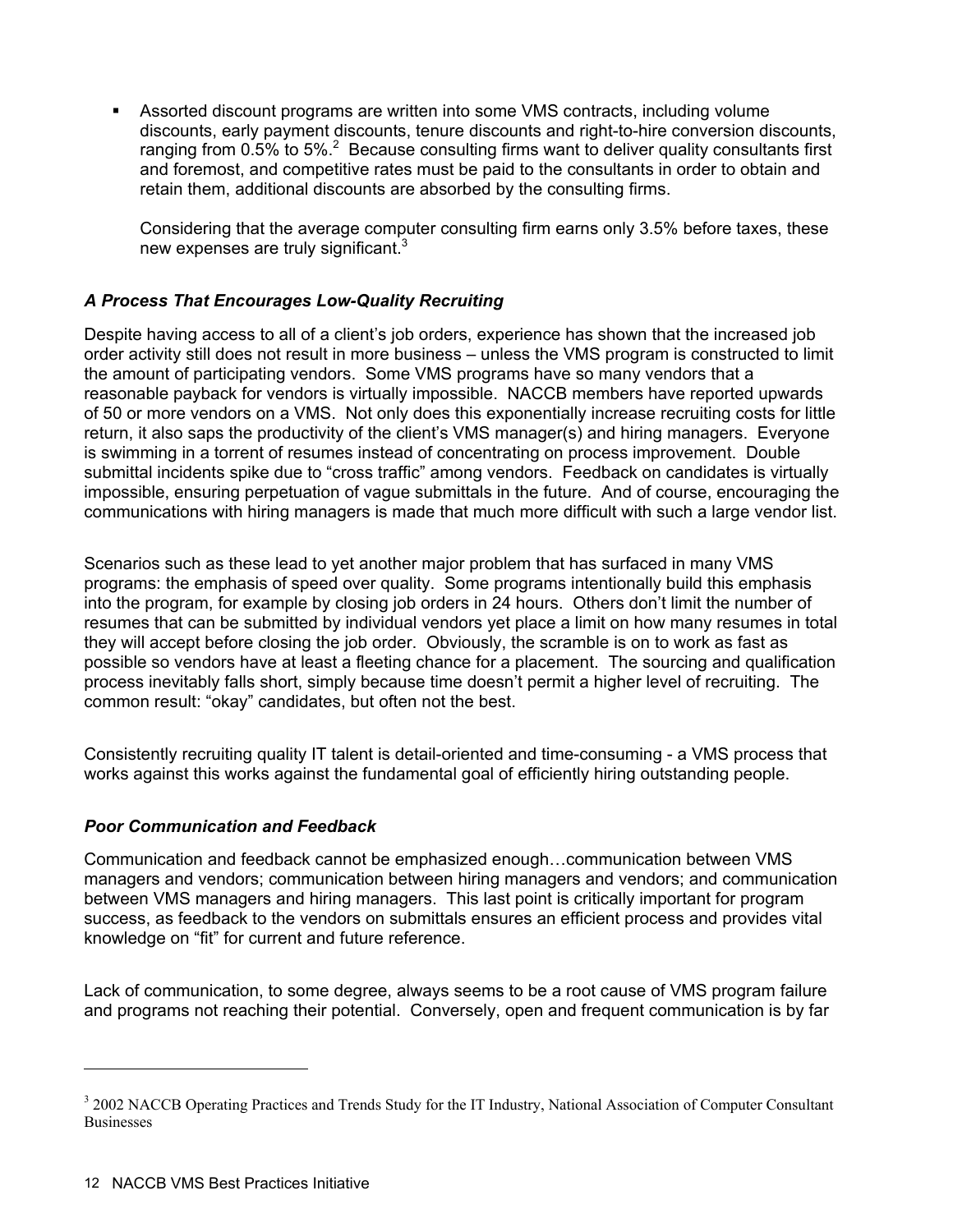the chief underpinning of successful VMS programs. The following case history provided by a NACCB survey respondent illustrates this:

| <b>CASE HISTORY: A rescued VMS program</b> |                                                                                                                                                                                                        |
|--------------------------------------------|--------------------------------------------------------------------------------------------------------------------------------------------------------------------------------------------------------|
|                                            | A client had implemented an inefficient VMS program. Vendors<br>struggled to adjust, but had little success. The quality of talent began<br>to suffer and the better vendors were leaving the program. |
|                                            | The client assigned a new VMS manager to get to the root of the<br>problem. One of his first steps was to meet with vendors, where he<br>opened with this question:                                    |
|                                            | "How many of you are looking to replace us<br>as a key customer?"                                                                                                                                      |
|                                            | Nobody said a word, but the manager sensed the wariness in the room.                                                                                                                                   |
|                                            | "We don't want that to occur. What do we need<br>to do to improve things?"                                                                                                                             |
|                                            | A dialogue was opened and it was the start of steady improvements and<br>increased returns for the client – and the vendors.                                                                           |

#### VMS Issues Raised by Clients

This section addresses key issues distilled from thirteen that were mentioned by clients to the NACCB VMS Task Force. (It should be noted that not all clients experience these issues.)

#### *Restrictions of an Added Layer*

Effective communications between vendors and IT hiring managers is critical for program success. Not only is this essential at the hiring stage but also when issues arise regarding consultant performance. VMS adds a new layer that has the potential to hinder such communications if processes are not built into the program allowing this.

Some IT hiring managers report total restrictions on communicating with the vendor unless done through the VMS program office - making it unwieldy to solve problems. As a result, every party is negatively impacted in some way:

- The IT manager is not getting the issue resolved quickly enough, potentially causing disruption and impairing departmental and company productivity.
- The consultant may be frustrated and disgruntled, further exacerbating his or her performance.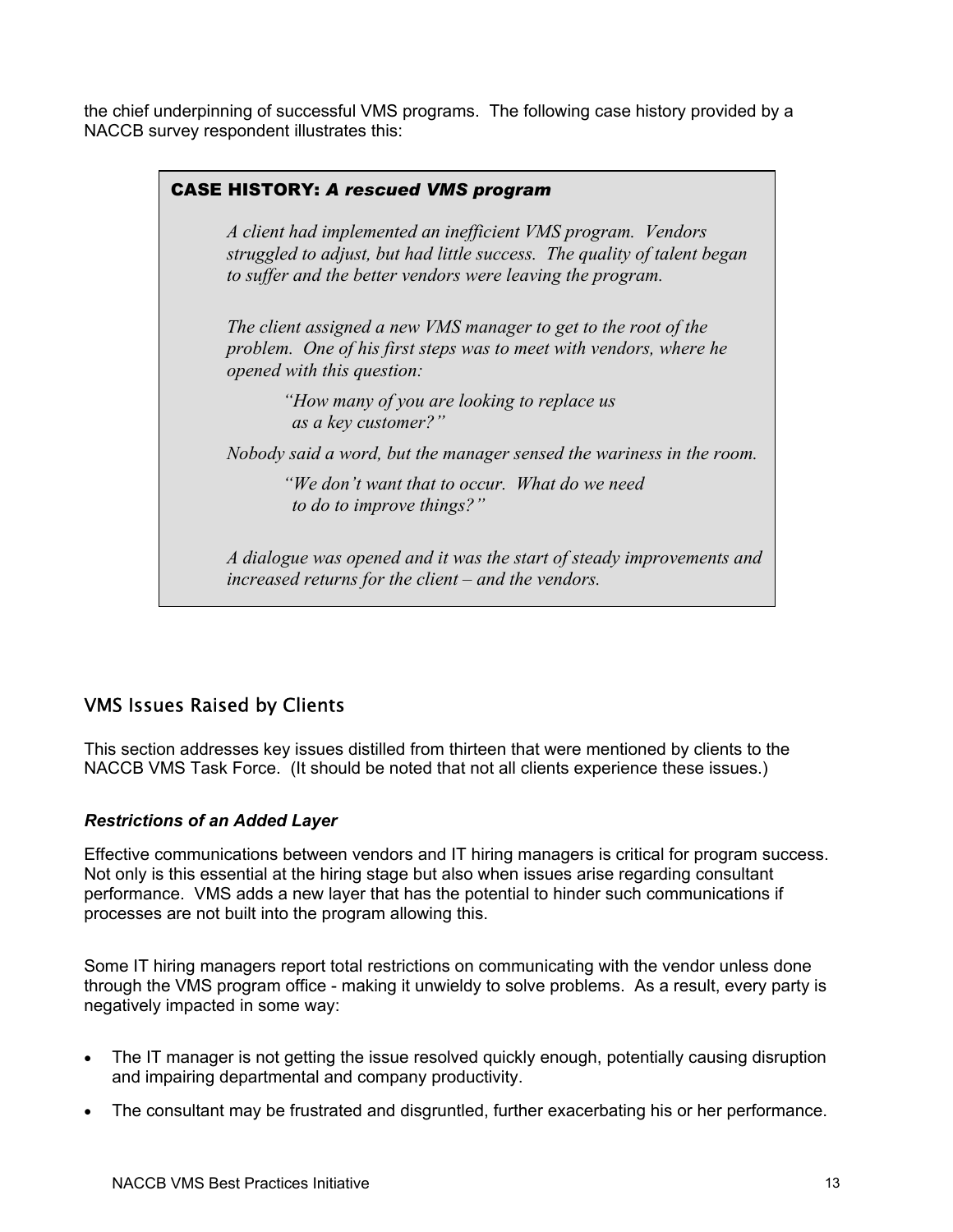- The VMS office/MSP is mired in an issue that detracts from their chief role of efficient acquisition of good talent - and is being negatively perceived as an adversary to its customer: the client
- The vendor is stymied in addressing and resolving the issue quickly for the benefit of all parties

#### *Under-Trained or Under-Qualified VMS Staff*

Successful VMS programs have VMS managers who are well versed in IT, process management and communications skills. Such individuals can truly spell the difference between a good VMS program and one that is failing. Obviously, VMS program design is at the core of a good program, but even the best-designed programs can stumble when managed by under-qualified or undertrained staff.

Under-qualified VMS staff represents the client company in an unfavorable or unprofessional way to vendors and consultants. There is high potential for reduced quality and lower customer satisfaction. A large number of poorly screened candidate resumes are forwarded to hiring managers, increasing everyone's frustration and workload (including the VMS staff).

Some clients cite high VMS staff turnover when poorly-trained or under-trained individuals become frustrated or replaced - which leads to a self-perpetuating cycle of VMS teams without adequate knowledge of the client, business, technology and local technical talent market.

#### *Reduced Quality of Candidates Due to Cost Pressures*

A good VMS program balances costs with efficiency and quality. However, when cost-reduction is the sole driving thrust of a VMS program, clients themselves can become frustrated. Of course, there are a number of constituencies within a client - HR, purchasing, business managers and IT hiring managers being primary audiences with differing needs and perspectives. The key is to involve all of them in the design phase of a VMS programs.

Interestingly, VMS fees that are generally imposed upon *vendors* have been cited by clients as getting in the way of quality. It is their perception that suppliers saddled with expensive fees or discounts are forced to submit lower-quality consultants who will accept lower rates. Market dynamics naturally fluctuate, of course, and there are many high-quality consultants available in today's market at significantly lower rates compared to a year ago. But when rate structures are artificially reduced further, quality issues can still be discernible - for example, in morale, productivity or prematurely departing the project as the labor market demand increases.

#### *The Loss of a Trusted Partner*

CIOs participating in a recent NACCB roundtable unanimously cited a vendor's track record with them as the most significant criteria determining additional future business relationships. They look for vendors who "know their stuff" and who have established a solid reputation in terms of delivering productive, high-quality consultants. Yet many VMS programs do not divulge the vendor's name when passing along submitted resumes to the hiring managers.

On one hand, this procedure removes bias or favoritism - candidates sell themselves on their own merits. On the other hand, some hiring managers are disenchanted with a program that removes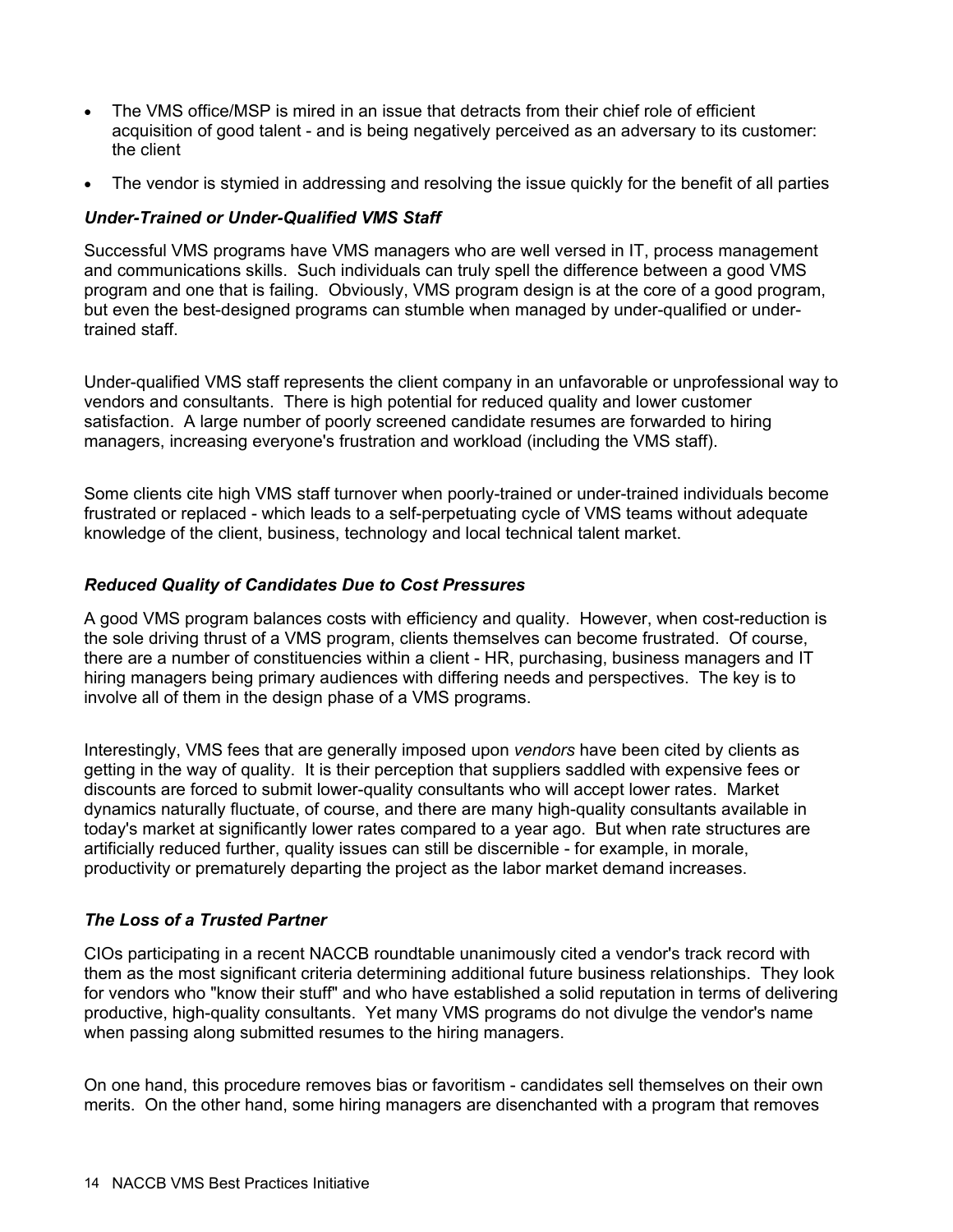an important factor they used in their decision-making process: the comfort factor in dealing with a trusted vendor with a good track record.

Good VMS programs address this, generally by including good-performing vendors in the first phase of a new VMS implementation, but making sure that they realize performance will be tracked and used as a key criterion for future program participation. It's also a good idea to share performance metrics with the hiring managers so that they are kept informed and on the same team.

#### VMS Issues Raised by MSPs

This section addresses key issues distilled from seventeen that were mentioned by MSPs to the NACCB VMS Task Force. (It should be noted that not all MSPs experience these issues.)

#### *Unrealistic Expectations*

A good MSP is committed to building and managing a successful VMS program - failure results in losing clients and their reputation. However, MSPs point out that troubled programs are often the result of undefined or poorly defined objectives and expectations. Clients may have unrealistic expectations particularly given insufficient internal support or resources. Vendors may also have unrealistic expectations of the MSP that may be out of the MSP's control. Again, as stated numerous times throughout this document, thorough and frequent communications are key to ensure against this.

#### *Disgruntled Stakeholders*

Much has been said in previous sections about vendors' and clients' dissatisfaction with VMS programs. However, MSPs get very frustrated with disgruntled hiring managers or vendors who fight and work against the VMS program. The bottom line is, the program is implemented for a reason and fighting it is not productive for anyone concerned.

What *is* productive is a forum or ongoing means to air and discuss any issues in a collaborative spirit. Again, open and frequent communications is the platform for resolving issues and ensuring a successful program.

It's also important to engage other client constituencies in the communications process as well. Too often, the MSP is forced to implement decisions made by Purchasing or HR that negatively impact IT managers - but those constituencies never communicated with each other. The MSP is merely the enforcement arm.

#### *Poor Feedback from Hiring Managers*

Feedback on candidate submittals and/or questions about a job requirement is crucial for an efficient process that delivers the best-fit candidates quickly. Just as vendors express this need from VMS program managers/MSPs, so do MSPs express this need from hiring managers.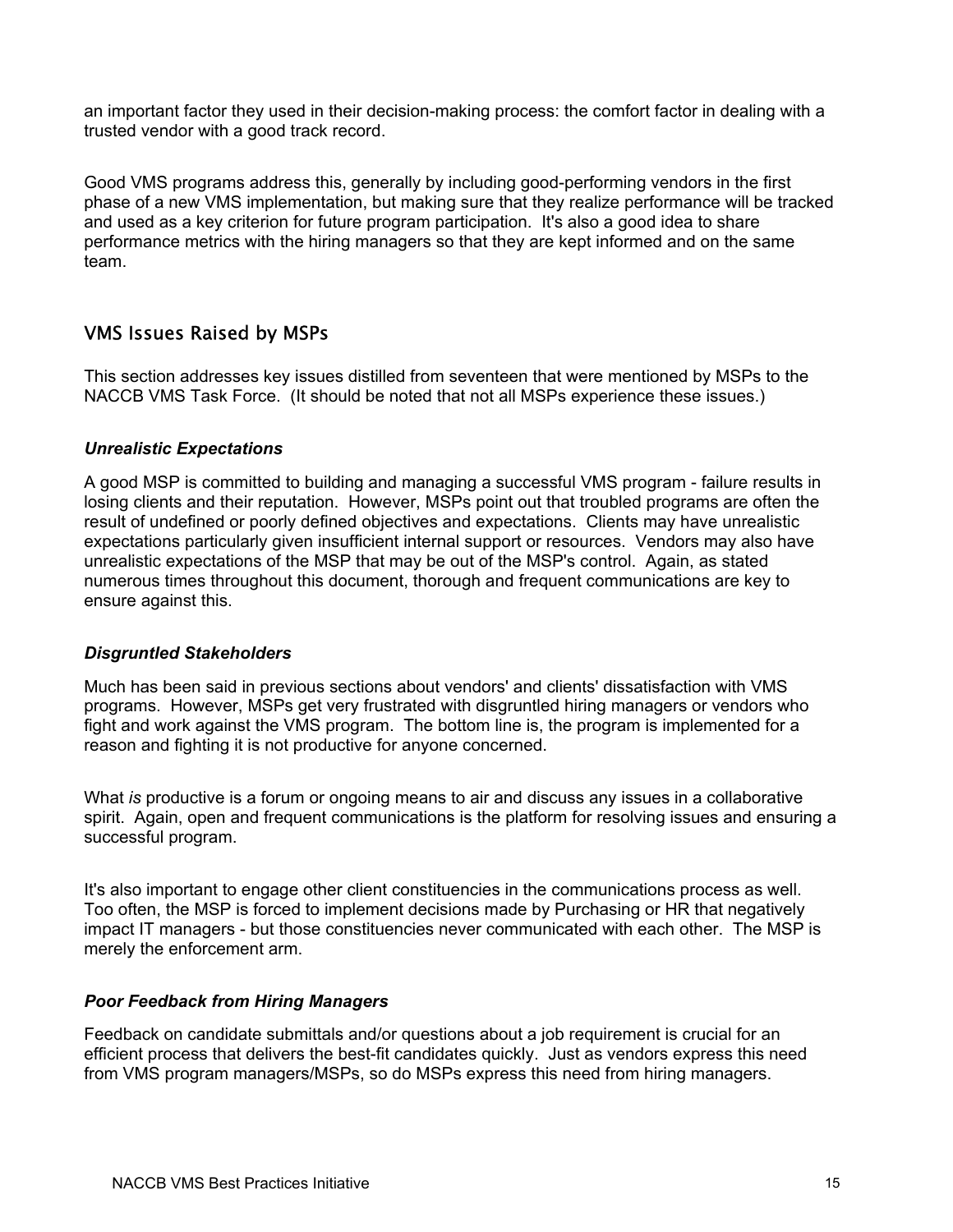## Ten Questions that Foster Best Practices

As brought out in this document, designing a successful VMS program is a difficult undertaking. There are many issues and processes involved and one program does not fit all. However, there are some fundamental practices that can lead to a well-designed program, practices that will be thoroughly detailed in a future edition of the VMS Best Practices Initiative after input from the industry stakeholders. In the meantime, however, the following questions may help move clients towards a successful VMS program:

#### **1. Have you included hiring managers/users and vendors in the design and periodic evaluation of the VMS program?**

The needs of all the constituencies must be taken into account when designing a VMS program. A balance must be created between the needs of the end user (the department that employs the contingent worker), the needs of procurement and HR, the needs of the VMS program managers, and the needs of the staffing companies (who also represent the needs of the consultants). Everyone is on the same team working towards the same objectives: program success, payback and ensuring an efficient and proactive hiring process that results in hiring the best people at the most reasonable rates.

#### **2. Do you have the proper number of preferred vendors to work with?**

Too many vendors and you will lose the interest of vendors who perceive the probability of making a placement as too low. Not only would even their "fair share" be small, but at the same time their recruiting costs go up in parallel with worse fill ratios. For example, if there were 10 vendors, a fair share would logically average out to 1 placement for every 10 times a vendor recruits. Increasing that to 50 vendors means recruiting 50 times to make that same 1 placement.

Too few vendors can also be problematic, so you have to closely examine your anticipated needs, factor in reasonable fill ratios to keep vendors interested, and determine the optimum number. Also, many VMS programs have "secondary" or "tier 2" vendors. Do you have a sound procedure for using secondary vendors? Secondary vendors understand their position, but in order to maintain a quality secondary list it's important to offer them realistic opportunities – you may need them someday.

Remember the Total Quality Management (TQM) recipe for increased quality: fewer, closer partners – not a cast of hundreds.

#### **3. Do you provide the means for responsive communications?**

If you don't allow this, you will lose the interest of vendors that place great importance in directly understanding the needs of your managers and in playing a consultative and advisory role to your organization. These high-service vendors are the vendors that you want.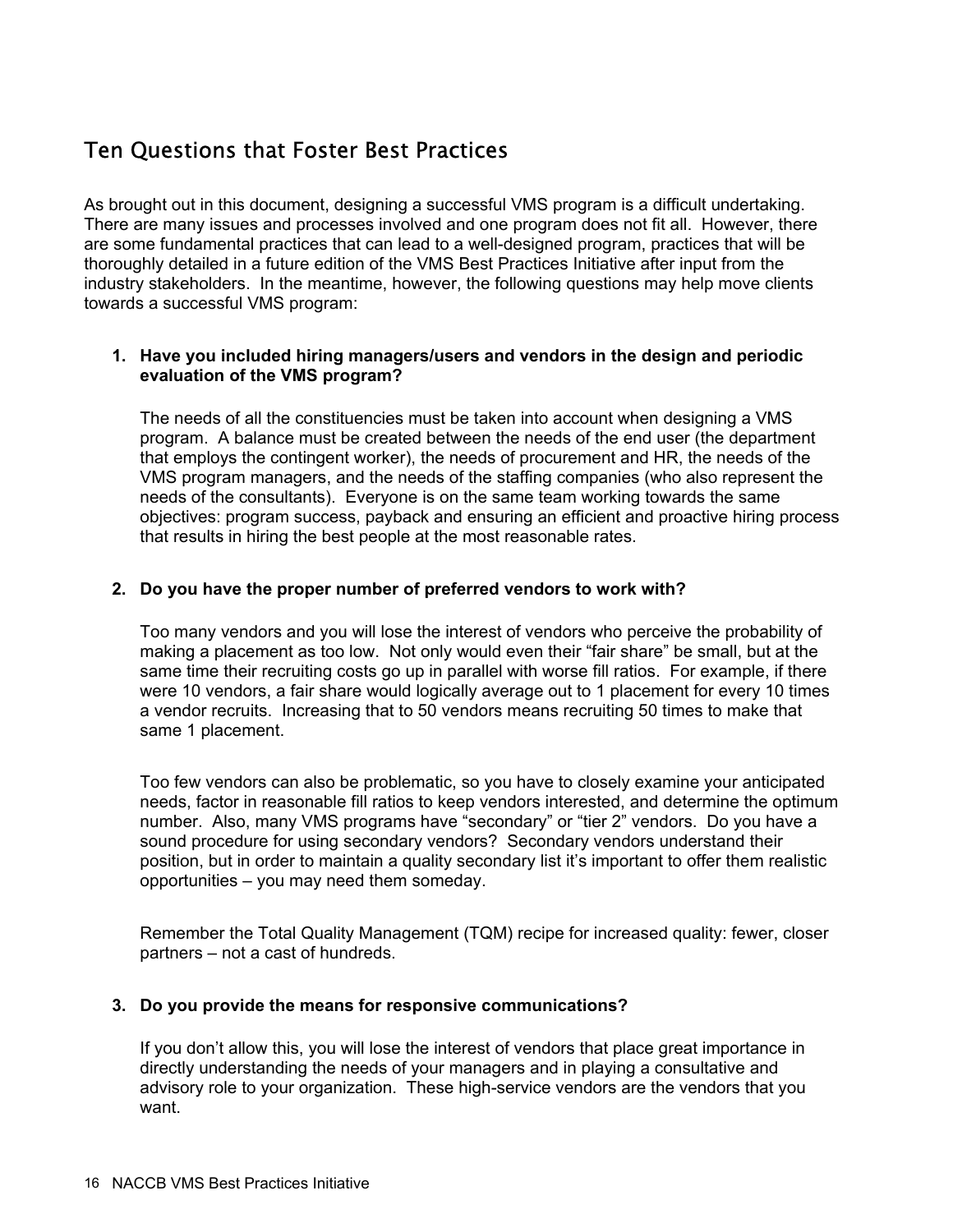Contrary to what many think, allowing controlled communication with hiring managers actually increases the VMS program efficiency because the candidate/client match is focused and the total time spent sorting and interviewing is shortened. Also consider the need for proactive management of consultants currently on assignment. Suggestions include allowing communications for your select vendors only or simply providing for scheduled teleconferences.

#### **4. Do you encourage candidate quality over resume submittal speed?**

If you're receiving too many resumes very quickly with disappointing results, it may be that vendors are skipping important recruiting, screening and evaluation tasks in order to submit a resume before the requirement is closed. Tell your vendors you will collect resumes 48 to 72 hours before you make any hiring decisions. This will result in their presenting you with "best fit" candidates versus "first fit" ones.

#### **5. Do you have limits on the number of resumes vendors may submit per job order?**

Limits are a good idea for both clients and vendors. They prevent clients from being deluged with resumes and encourage vendors to be selective in whom they submit. A reasonable number of resumes per vendor depends upon the size of your vendor list, but one to three per vendor seem to work well. This allows the vendor to be selective and still realize an acceptable fill ratio – assuming your vendor list is not overly large.

#### CASE HISTORY: *A successful VMS program*

*A successful VMS program has 10 primary vendors on their "Tier One" list. Each vendor is allowed to present 2 candidates within 72 hours, giving the VMS program manager a choice of 20 candidates to fill the position. The VMS manager can present up to 5 candidates to the hiring manager(s).* 

*This program allows each vendor sufficient time to find and submit high quality, best-fit candidates. At the same time, the VMS is not deluged with resumes and picks from an excellent candidate pool. The hiring manager sees the cream of the crop. Everyone's time and effort is maximized.* 

*Vendor performance metrics are tracked and shared with vendors, and Tier One vendors are reviewed every six months on submittal and quality. If any Tier One vendors are dropped, Tier Two vendors are evaluated for promotion into Tier One and new vendors may also be considered at this time.*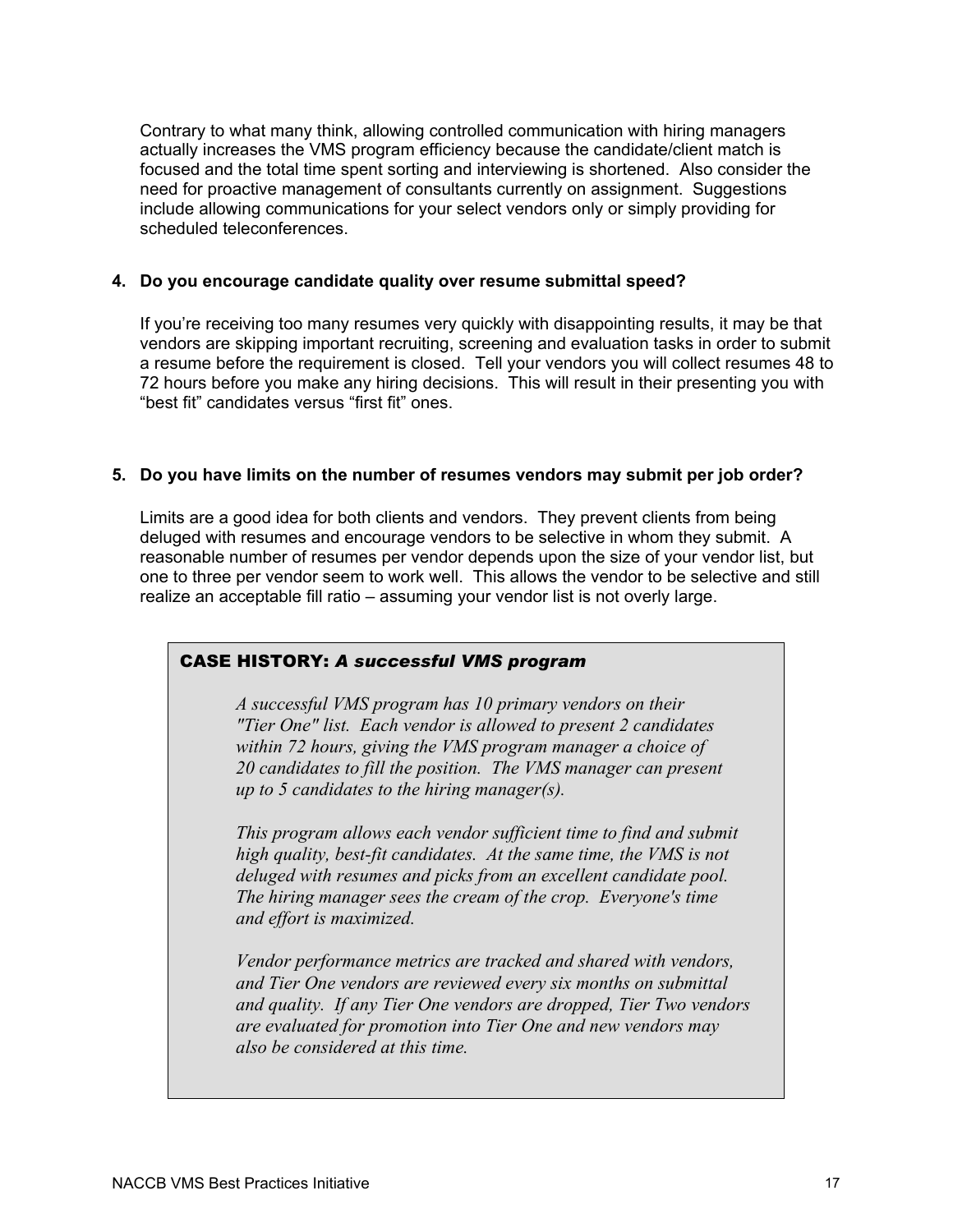#### **6. Do you provide vendors sufficient detail on the job requirements?**

Skimpy requirements produce skimpy candidates. Your requirements should be thorough and complete regarding technical skills, application skills, interpersonal skills, position responsibilities, duration, option-to-hire, etc.

When questions arise on requirements, make sure you respond quickly and effectively to the vendors. Respect the fact that the better vendors typically ask more probing questions, which allow them to better pinpoint the most appropriate candidates.

#### **7. Do you have adequately skilled VMS staff reviewing the resumes?**

If not, they will likely base their decisions on resume acronyms and buzzwords – which unfortunately may encourage some vendors to embellish resumes to secure an interview.

#### **8. Do you provide vendors with prompt and sufficient resume and interview feedback?**

Responsiveness to vendors is a key attribute for VMS success. Without feedback, vendors will not learn or improve from the experience so they can better serve you. Feedback must be prioritized. However, even if you as a VMS manager do not have feedback from the hiring managers, at least be responsive.

#### **9. Do you negotiate "too hard" on pricing and contractual terms with vendors?**

If so, you may discourage vendors from submitting their best candidates – which they will present to more favorable clients. You may also find your vendor list consisting of companies that compete on price versus quality – which is probably not what you desire.

#### **10. Do you track vendor and program performance and share it with the vendors?**

The good vendors want to know how they are performing so that they can improve. Likewise, they want your program to succeed so that they succeed…a classic win/win. The exchange of information and ideas provides invaluable insight.

MSPs should freely share information about the program performance, forecasts and goals with the vendors. If it is a good way of doing business, why keep key stakeholders in the dark? If there are some chinks, you may be surprised to hear constructive ideas about repairing them. Communication must be prioritized.